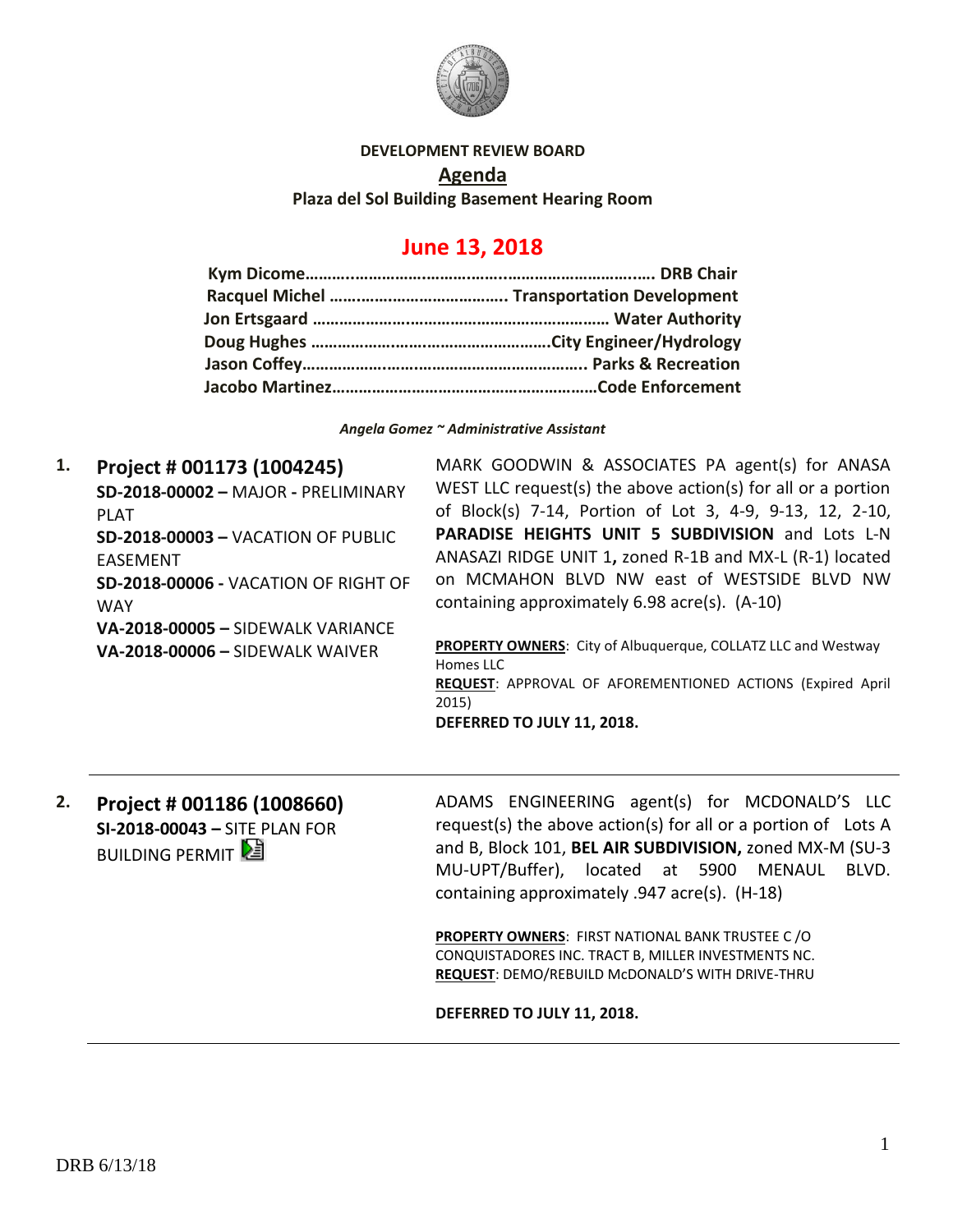| 3. | Project# 001213 (1011348)<br>SD-2018-00014 - PRELIMINARY<br>PLAT AMENDMENT                                                            | RESPC agent(s) for VENICE CAPITAL, LLC request(s) the<br>above action(s) for all or a portion of TRACT A-1, Block 3<br>Unit B, NORTH ABQ ACRES TR A UNIT B zoned NR-LM,<br>located on PAN AMERICAN FREEWAY NE between VENICE<br>AVE and PASADENA AVE NE containing approximately<br>1.755 $\arccos $ . (B-18)<br>PROPERTY OWNERS: VENICE CAPITAL LLC<br><b>REQUEST: INFRASTRUCTURE LIST REVISION</b> |
|----|---------------------------------------------------------------------------------------------------------------------------------------|------------------------------------------------------------------------------------------------------------------------------------------------------------------------------------------------------------------------------------------------------------------------------------------------------------------------------------------------------------------------------------------------------|
|    |                                                                                                                                       | WITH AN APPROVED GRADING AND DRAINAGE PLAN<br>ENGINEER STAMP DATED 5/10/18, THE INFRASTRUCTURE<br>LIST REVISION WAS APPROVED.                                                                                                                                                                                                                                                                        |
| 4. | Project# 001195 (1007140)<br>SD-2018-00037-SITE DEVELOPMENT<br>PLAN FOR SUBDIVISION<br>$(18EPC-10010)$<br>SD-2018-00020 - SKETCH PLAT | MRWM agent(s) for CITY OF ALBUQUERQUE PARKS &<br>RECREATION request(s) the above action(s) for all or a<br>portion of TRACT 1-C-1 & 1-C-2, JUAN TABO HILLS UNIT 3A,<br>zoned NR-PO-B, located on MONACHOS RD SE between<br>JUAN TABO BLVD SE and VIA POSADA SE containing<br>approximately 27 acre(s). (M-22)                                                                                        |
|    |                                                                                                                                       | PROPERTY OWNERS: CITY OF ALBUQUERQUE<br>REQUEST: DRB SIGN-OFF OF EPC SITE DEVELOPMENT PLAN FOR<br><b>SUBDIVISION (3-8-2018)</b>                                                                                                                                                                                                                                                                      |
|    |                                                                                                                                       | DEFERRED TO JULY 11, 2018.                                                                                                                                                                                                                                                                                                                                                                           |
| 5. | Project# 001191 (1008952)<br>SD-2018-00035 - SITE PLAN FOR BUILDING<br>PERMIT<br>$(18EPC-40003)$                                      | CONSENSUS PLANNING INC agent(s) for PRIMROSE SCHOOL<br>OF WOODCREEK RESERVE request(s) the above action(s) for<br>all or a portion of TRACT A, MORNING STAR AT PALOMAS<br>zoned MX-T (SU-2 FOR O-1), located on PALOMAS AVE NW<br>between WYOMING BLVD NE and BARSTOW STREET NE<br>containing approximately 0.9 acre(s). (D-19)                                                                      |
|    |                                                                                                                                       | <b>PROPERTY OWNERS: PASEO 2010, LLC</b><br>REQUEST: DRB SIGN-OFF OF EPC SITE DEVELOPMENT PLAN FOR<br>BUILDING PERMIT (3-8-2018)                                                                                                                                                                                                                                                                      |
|    |                                                                                                                                       | DEFERRED TO JUNE 27, 2018.                                                                                                                                                                                                                                                                                                                                                                           |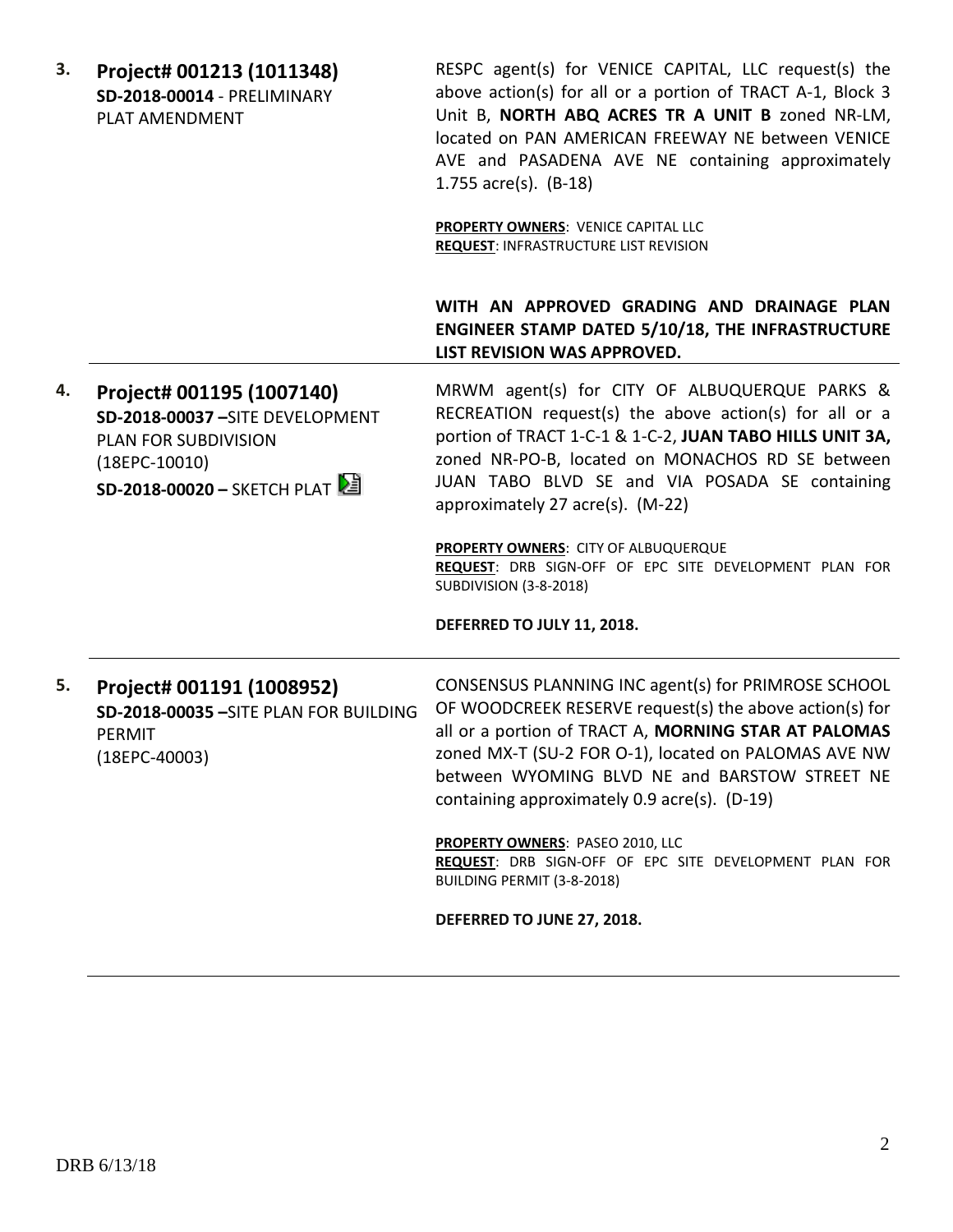| 6. | Project# 001192 (1003993)<br>SI-2018-00036 - SITE PLAN FOR BUILDING<br>PERMIT <sup>L</sup><br>(18EPC-40020)                                                                     | CONSENSUS PLANNING agent(s) for THAKUR ENTERPRISES<br>LLC request(s) the above $action(s)$ for all or a portion of<br>TRACT A-36-A, TOWN OF ATRISCO GRANT NORTHEAST<br>UNIT, zoned MX-L (SU-2 USES PERMISSIVE AND<br>CONDITIONAL IN O-1), located on COORS BLVD NW - north<br>of SEQUOIA RD and east of ATRISCO DRIVE containing<br>approximately 4.04 acre(s). (G-11-Z)<br>PROPERTY OWNERS: MICHAEL MORTAJI & PARASTO BAGHAE-POUR<br>REQUEST: DRB SIGN OFF OF EPC SITE DEVELOPMENT PLAN FOR<br>BUILDING PERMIT (5-10-2018) |
|----|---------------------------------------------------------------------------------------------------------------------------------------------------------------------------------|-----------------------------------------------------------------------------------------------------------------------------------------------------------------------------------------------------------------------------------------------------------------------------------------------------------------------------------------------------------------------------------------------------------------------------------------------------------------------------------------------------------------------------|
|    |                                                                                                                                                                                 | DEFERRED TO JULY 11, 2018.                                                                                                                                                                                                                                                                                                                                                                                                                                                                                                  |
| 7. | Project# 001223 (1011553)<br>SI-2018-00041 - SITE DEVELOPMENT<br>PLAN FOR SUBDIVISION AND SITE<br>DEVELOPMENT PLAN FOR BUILDING<br>PERMIT<br>(18EPC-40008 + 40009) 2            | MODULUS ARCHITECTS, INC agent(s) for 3X1, LLC.<br>request(s) the above action(s) for all or a portion of<br>LOT/TRACT: TRB2A1, TOWN OF ATRISCO GRANT zoned SU-<br>1/C-1 & AUTO SALES, located on COORS BLVD between<br>SEQUOIA and TUSCON containing approximately 1.9<br>acre(s). (G-11-Z)                                                                                                                                                                                                                                 |
|    |                                                                                                                                                                                 | <b>PROPERTY OWNERS: 3X1, LLC.</b><br>REQUEST: DRB SIGN OFF OF EPC APPROVED SITE DEVELOPMENT<br>PLAN FOR BUILDING PERMIT AND EPC APPROVED SITE DEVELOPMENT<br>PLAN FOR SUBDIVISION (4-12-2018)                                                                                                                                                                                                                                                                                                                               |
|    |                                                                                                                                                                                 | DEFERRED TO JUNE 27, 2018.                                                                                                                                                                                                                                                                                                                                                                                                                                                                                                  |
| 8. | <b>Project# 1003445</b><br>18DRB-70061 MAJOR - SITE PLAN for<br><b>BUILDING PERMIT</b>                                                                                          | MULLEN HELLER ARCHITECTURE agent(s) for HIGHBURY<br>PROPERTIES, LLC request(s) the above action(s) for all or a<br>portion of Tract(s) G, FOUNTAIN HILLS PLAZA SUBD,<br>zoned NR-C (SU-1 FOR PDA TO INCLUDE C-3 USES), located<br>at 4011 PASEO DEL NORTE NW containing approximately<br>.95 acre(s). (C-12) [Deferred from 3/14/18, 4/25/18, 5/9/18, 5/16/18]                                                                                                                                                              |
|    |                                                                                                                                                                                 | DEFERRED TO JUNE 20, 2018.                                                                                                                                                                                                                                                                                                                                                                                                                                                                                                  |
| 9. | <b>Project# 1011598</b><br>18DRB-70137 - VACATION OF PUBLIC<br>RIGHT-OF-WAY<br>18DRB-70138 - SIDEWALK VARIANCE<br>18DRB-70139 - SUBDIVISION DESIGN<br>VARIANCE FROM MINIMUM DPM | BOB KEERAN request(s) the above action(s) for all or a<br>portion of Lot(s) 17 & 18, Block(s) 4, Tract(s) 3, NORTH<br>ALBQ ACRES Unit 3, zoned PD (RD/5DUA), located on<br>VENTURA ST NE between SIGNAL AVE NE and ALAMEDA<br>BLVD NE containing approximately 2 acre(s). (C-20) [Deferred<br>from 5/16/18]                                                                                                                                                                                                                 |
|    | <b>STANDARDS</b><br>18DRB-70140 - MINOR - PRELIMINARY/<br><b>FINAL PLAT</b>                                                                                                     | DEFERRED TO JULY 18, 2018.                                                                                                                                                                                                                                                                                                                                                                                                                                                                                                  |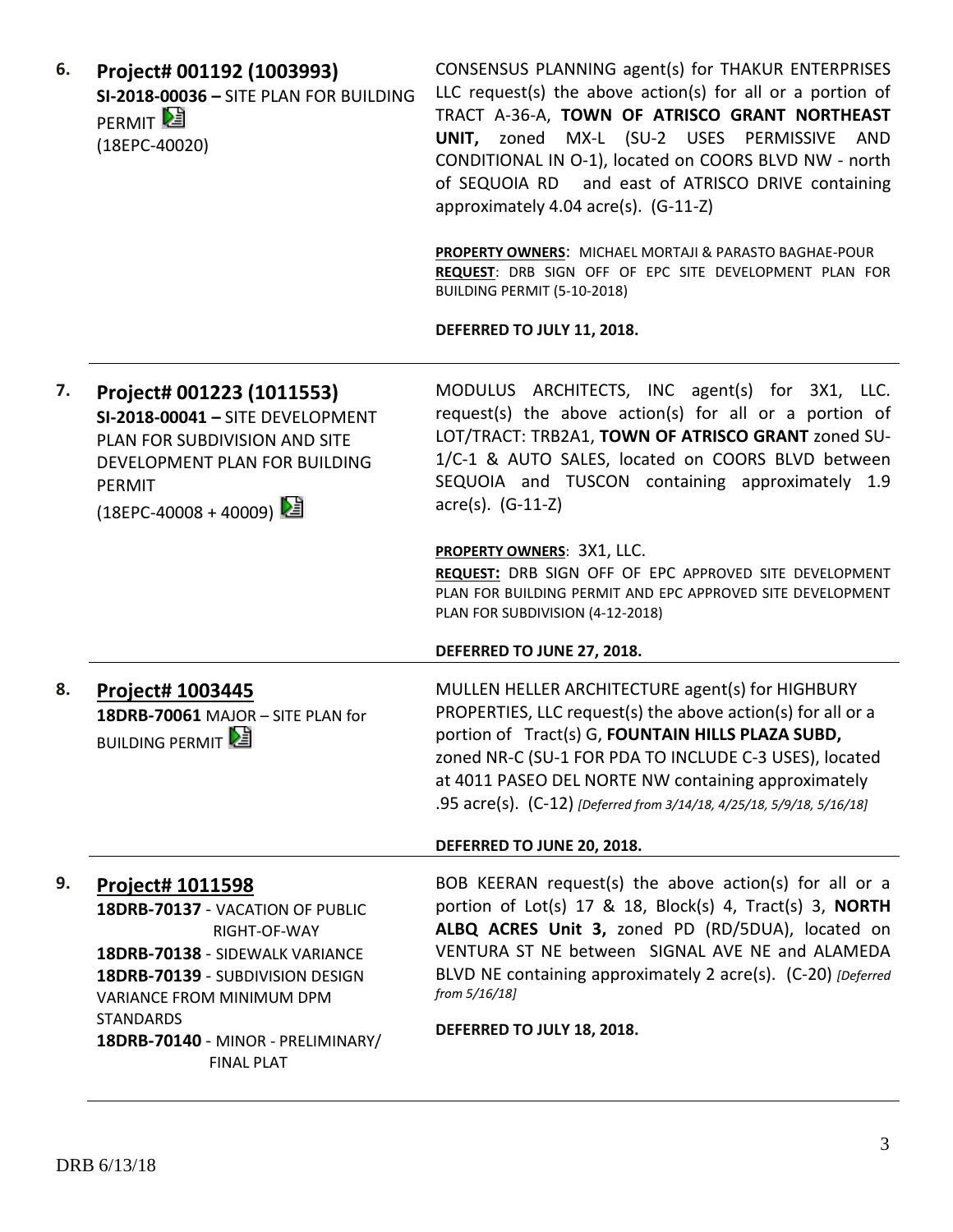10. **Project# 1011471 18DRB-70127** MINOR - PRELIMINARY/ FINAL PLAT  $\mathbb{E}$ 

CARTESIAN SURVEYS INC agent(s) for SAMIR PATEL request(s) the above action(s) for all or a portion of Tract(s) 2-A-3-C & 2-A-3-D, **MCLEOD BUSINESS PARK,** zoned NR-C (C-3), located on JEFFERSON ST NE between MCLEOD RD NE and I-25 containing approximately 4.9556 acre(s). (F-17) *[Deferred from 4/25/18, 5/16/18, 5/23/18, 6/6/18]*

**WITH THE SIGNING OF THE INFRASTRUCTURE LIST DATED JUNE 13, 2018 AND WITH AN APPROVED GRADING AND DRAINAGE PLAN ENGINEER STAMP DATED APRIL 13, 2018, THE PRELIMINARY/FINAL PLAT WAS APPROVED WITH FINAL SIGN-OFF DELEGATED TO PLANNING FOR UTILITY COMPANIES SIGNATURES, AMAFCA SIGNATURE AND RECORDED SUBDIVISION IMPROVEMENTS AGREEMENT (SIA).**

#### **11. Project# 1010693**

**18DRB-70129** - VACATION OF PUBLIC EASEMENT **18DRB-70130** - SIDEWALK WAIVER **18DRB-70131** – TEMP. DEFERRAL of SIDEWALK CONST **18DRB-70132** - VACATION OF PRIVATE EASEMENT **18DRB-70133** - PRELIMINARY PLAT **18DRB-70134** - SITE DEVELOPMENT PLAN FOR BUILDING PERMIT

BOHANNAN HUSTON INC agent(s) for GAMMA DEVELOPMENT, LLC request(s) the above action(s) for all or a portion of Tract(s) 3B-3 of **TRACT 3B-1, 3B-2 & 3B-3 A SUBD OF TRACT 3B LANDS OF IHS ACQUISITION #120 INC.** zoned R-T (SU-2/LMDR), located on HORIZON BLVD NE between BALLOON MUSEUM DR NE and ALAMEDA BLVD NE containing approximately 7.76 acre(s). (B-17) ) *[Deferred from 5/16/18]*

**DEFERRED TO JULY 18, 2018.**

#### *MINOR CASES*

**12. Project# 001217 (1002934) SD-2018-00016 -**PRELIMINARY/ FINAL PLAT

ISAACSON & ARFMAN agent(s) for FOURTH STREET & MENAUL INC. request(s) the above action(s) for all or a portion of LOTS 1-A-1 & 1-A-2, **WALGREEN ADDITION,**  zoned MX-M, located on 2300  $4^{TH}$  STREET NW between MENAUL BLVD NW and ARVADA AVE NW containing approximately 10.703 acre(s). (H-14)

**PROPERTY OWNERS**: FOURTH STREET & MENAUL INC., FOURTH STREET & MENAUL INCC/O CLEAN MACHINE CAR WASH LLC **REQUEST**: LOT LINE ADJUSTMENT

**WITH THE SIGNING OF THE INFRASTRUCTURE LIST THE PRELIMINARY/FINAL PLAT WAS APPROVED WITH FINAL SIGN-OFF DELEGATED TO PLANNING.**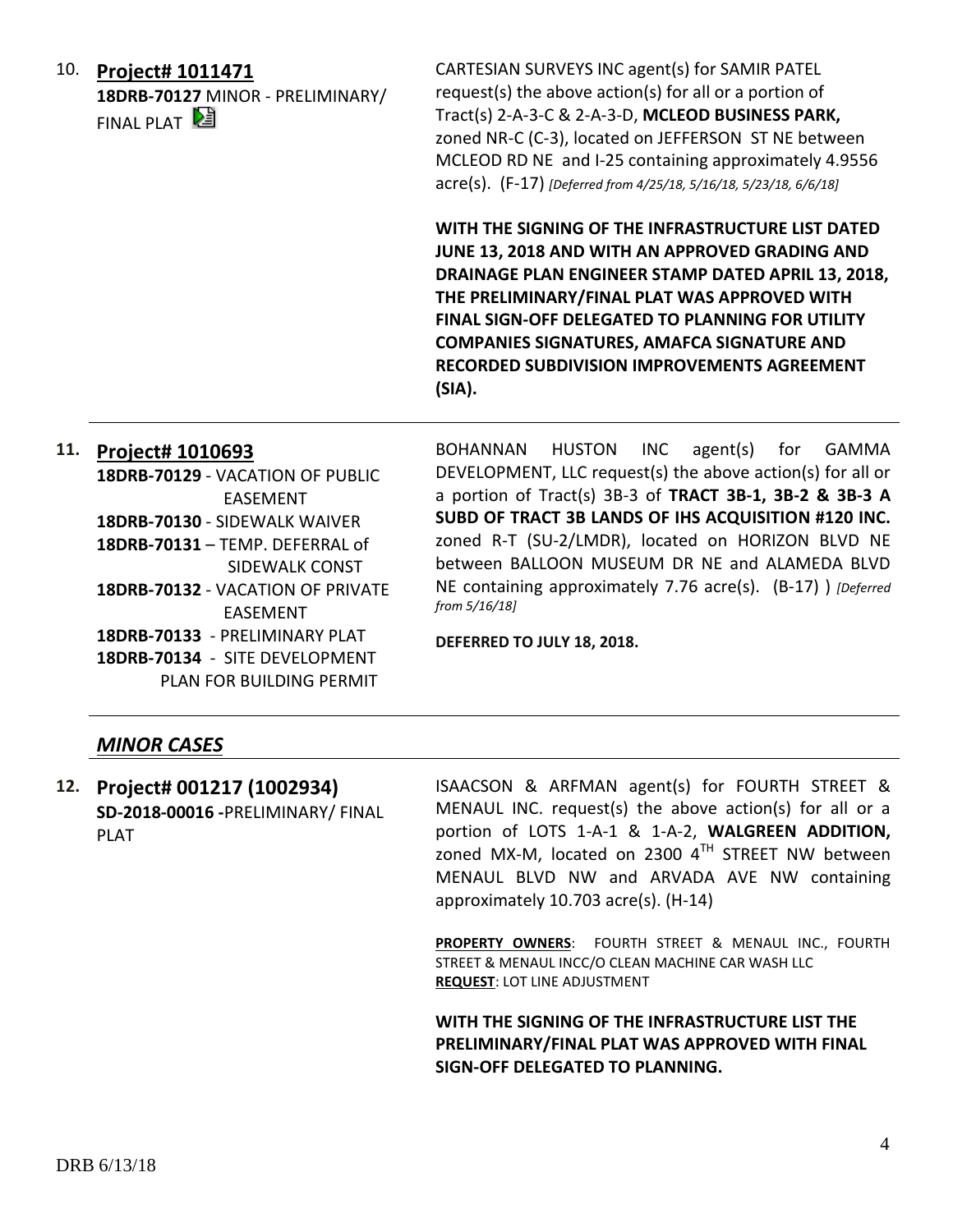## *SKETCH PLAT*

**13. Project# 001215 (1005324) SD-2018-00015 –** SKETCH PLAT ARCH + PLAN LAND USE CONSULTANTS agent(s) for RHINO INVESTMENTS NM HOTEL LLC request(s) the above action(s) for all or a portion of LOTS 1-6 & N AND O, UNITS 1 & 2, **CARLISLE REPLAT UNIT 2,** zoned MX-M, located on 2500 CARLISLE NE between SAN MATEO BLVD NE and MORNINGSIDE DRIVE containing approximately 11.13 acre(s). (H-16 & H-17)

**PROPERTY OWNERS**: RHINO INVESTMENTS NM HOTEL LLC ATTN: MRSANJIV CHOPRA **REQUEST**: LOT CONSOLIDATION FROM 8 TRACTS INTO 3 TRACTS

**SKETCH PLAT COMMENTS WERE PROVIDED TO THE AGENT BY THE DRB. A LETTER OF ADVICE WITH BE PROVIDED TO APPLICANTS.**

**14. Project# 001225 (1000460) SD-2018-00017 –** SKETCH PLAT ARCH + PLAN LAND USE CONSULTANTS agent(s) for KIRK & JOYCE WESSELINK request(s) the above action(s) for all or a portion of TRACT 493, **TOWN OF ATRISCO GRANT UNIT 7,** zoned R-1C, located on 1119 86<sup>TH</sup> ST SW between SAGE RD SW and SAPPHIRE ST SW containing approximately 4.89 acre(s). (M-9)

**PROPERTY OWNERS**: WESSELINK KIRK A & JOYCE D **REQUEST**: LOT CONSOLIDATION

**SKETCH PLAT COMMENTS WERE PROVIDED TO THE AGENT BY THE DRB. A LETTER OF ADVICE WITH BE PROVIDED TO APPLICANTS.**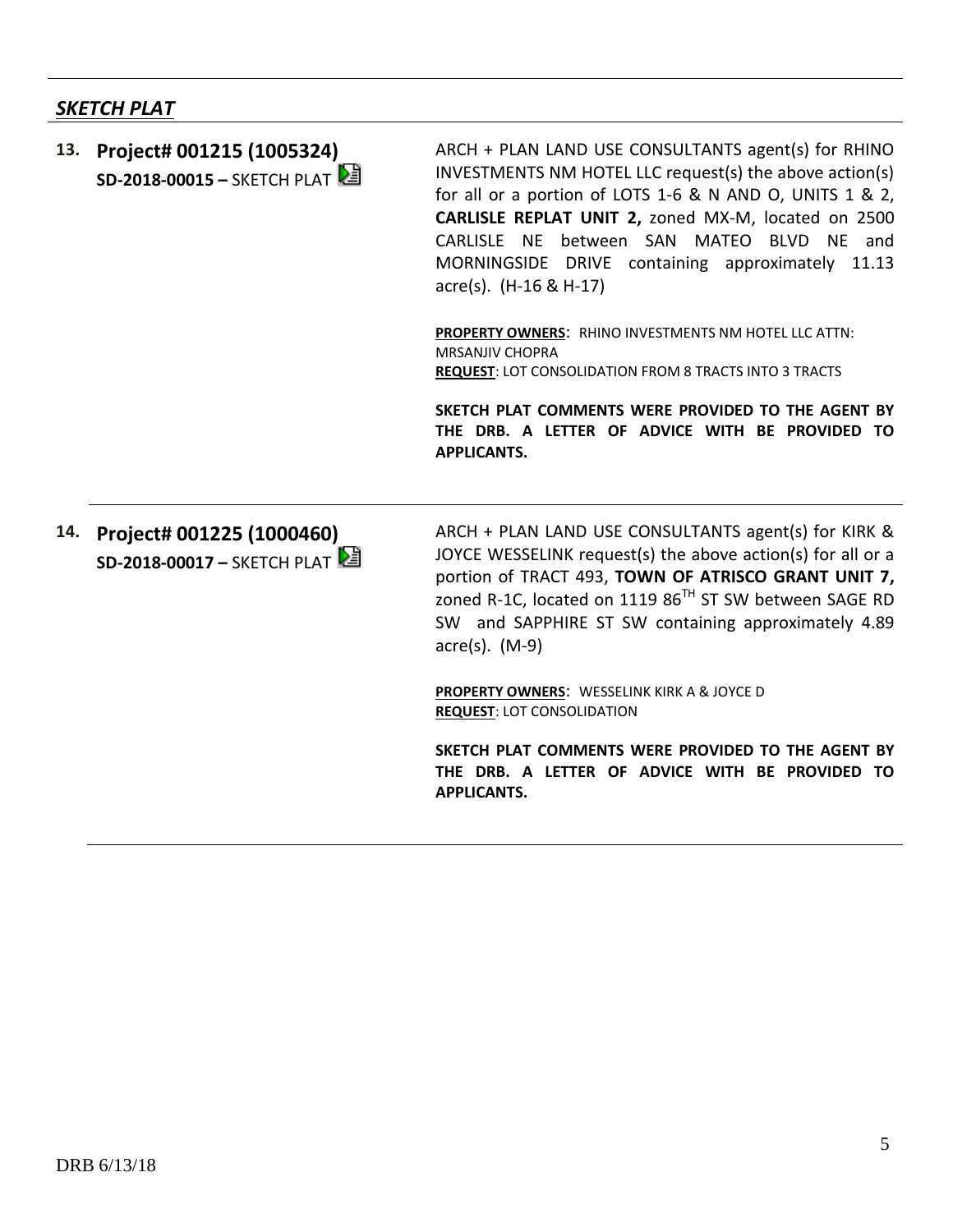| 15. | <b>Project# 001226</b><br>SD-2018-00018 - SKETCH PLAT    | ARCH + PLAN LAND USE CONSULTANTS agent(s) for AGIOLA<br>BEJKO request(s) the above action(s) for all or a portion of<br>LOT 7 & 8 BLOCK 32, PEREA ADDITION, zoned R-1A, located<br>on 608 15 <sup>TH</sup> ST NW between MARBLE AVE. and ORCHARD<br>PL. NW containing approximately 0.163 acre(s). (J-13)<br>PROPERTY OWNERS: BEJKO AGIOLA<br>REQUEST: LOT CONSOLIDATION FOR 2 LOTS INTO 1 LOT<br>SKETCH PLAT COMMENTS WERE PROVIDED TO THE AGENT BY<br>THE DRB. A LETTER OF ADVICE WITH BE PROVIDED TO<br><b>APPLICANTS.</b>                                    |
|-----|----------------------------------------------------------|------------------------------------------------------------------------------------------------------------------------------------------------------------------------------------------------------------------------------------------------------------------------------------------------------------------------------------------------------------------------------------------------------------------------------------------------------------------------------------------------------------------------------------------------------------------|
| 16. | Project# 001227 (1002776)<br>SD-2018-00019 - SKETCH PLAT | ARCH + PLAN LAND USE CONSULTANTS agent(s) for BAF<br>HOLDINGS LLC request(s) the above action(s) for all or a<br>portion of TRACT Y-2A-1-A-1 & Y-2A-1-C-1, TAYLOR RANCH,<br>zoned MX-M, located on 6971/6981 TAYLOR RANCH NW SW<br>between SOONER TRL NW and HOMESTEAD CIRCLE NW<br>containing approximately 4.23 acre(s). (D-11)<br>PROPERTY OWNERS: BAF HOLDINGS LLC<br><b>REQUEST: LOT CONSOLIDATION FOR 2 LOTS INTO 1 LOT</b><br>SKETCH PLAT COMMENTS WERE PROVIDED TO THE AGENT BY<br>THE DRB. A LETTER OF ADVICE WITH BE PROVIDED TO<br><b>APPLICANTS.</b> |
| 17. | <b>Project# 001214</b><br>SD-2018-00003 - SKETCH PLAT    | JULIANNE TELLES request(s) the above action(s) for all or a<br>portion of LOT 6 & VACATED PORTION OF GOLD HILL<br>AVENUE, BLOCK C, SOUTH BROADWAY ACRES UNIT 1,<br>zoned MX-T, located on 2841 ARNO ST SE between BETHEL<br>DRIVE SE and WESMECO DRIVE SE containing approximately<br>.29 $\arccos 0$ . (M-14)<br>PROPERTY OWNERS: JULIANNE TELLES & HARRY SEGURA<br><b>REQUEST: CONSOLIDATION OF 2 PARCELS</b><br>SKETCH PLAT COMMENTS WERE PROVIDED TO THE AGENT BY<br>THE DRB. A LETTER OF ADVICE WITH BE PROVIDED TO<br><b>APPLICANTS.</b>                   |

### **18.** Other Matters: